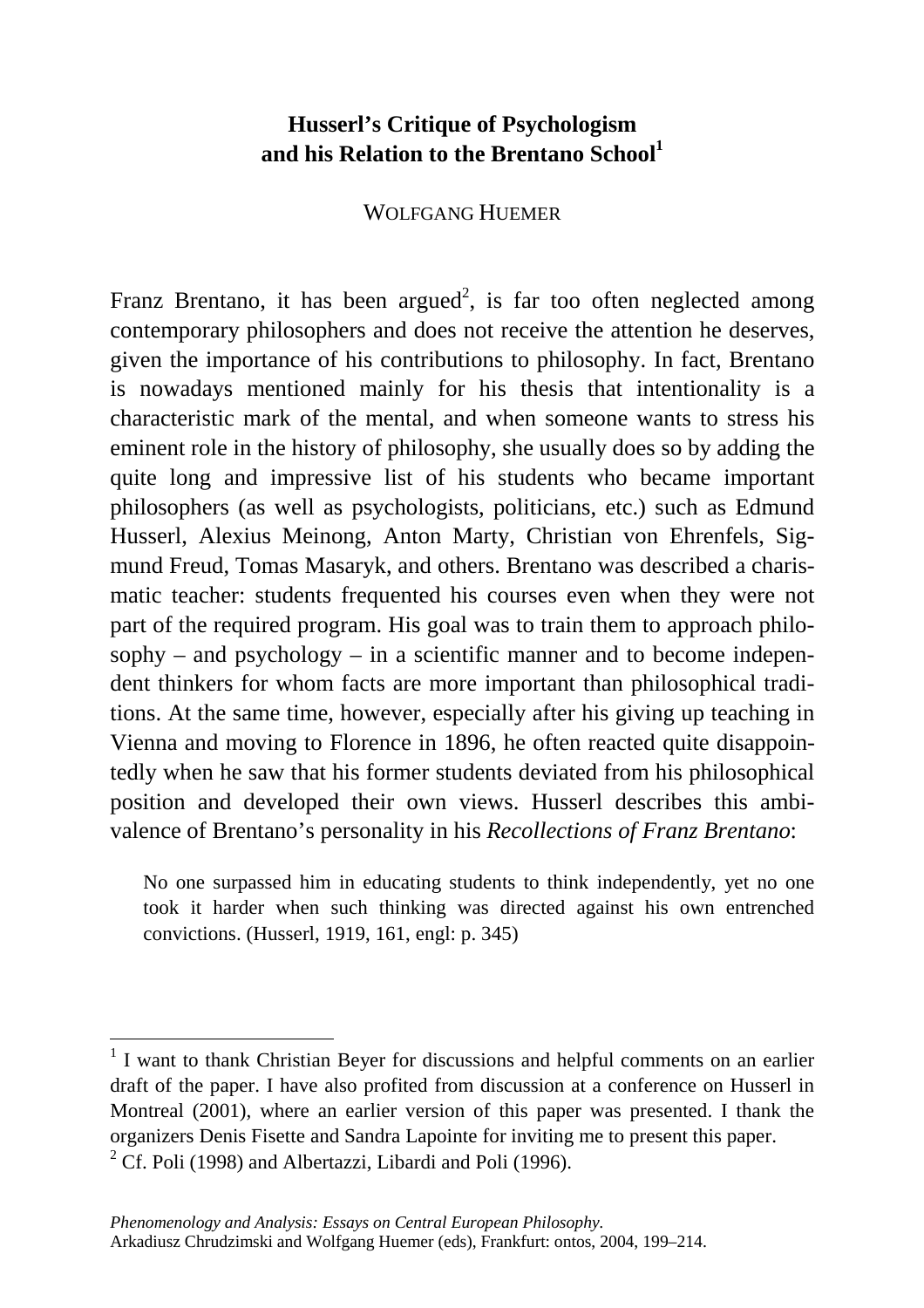It is not by accident that Husserl put these strong words in a text that was meant to pay tribute to Brentano, for he got to know both aspects of Brentano's personality quite well. Husserl had taken courses with Brentano at the University of Vienna from 1884–86. Brentano's style of teaching and his scientific approach to philosophy had impressed him so deeply that he decided to abandon a career in mathematics and devote himself completely to philosophy (cf. Husserl 1919, 153f). Husserl's interest was well-received by Brentano, who seems to have enjoyed the philosophical discussions with his student: he found warm words to recommend Husserl in his letters to Stumpf – without even having seen a piece of his written work, as he admits – and invited him to his summer residence in St. Gilgen am Wolfgangsee.

After the turn of the century, however, things changed. When Husserl left Vienna to write his *Habilitation* with Stumpf at the University of Halle, Brentano and Husserl hardly communicated with each other any more. After a long period of silence, Brentano took up the correspondence with Husserl to thank him for the dedication of *Philosophy of Arithmetic* – 13 years after the book had been published. (Obviously Brentano had forgotten about this dedication, for he had already expressed his thanks already in a letter from May 1891, immediately after the publication of the book.) In this letter, he assures Husserl that he did not hurt his feelings by deviating from his position. This statement was, however, formulated in a manner typical of Brentano, as though he would expect Husserl to convince him that he did not deviate, at least not in essential points, from his teacher's position.<sup>3</sup> Husserl did not fulfill this expectation, though. Instead

 $3$  This impression is substantiated by the letters that follow. After hearing that Husserl confirmed his deviation from his position, he emphasised that he still had a duty to be critical of his students, even more than the student is critical of the teacher. He then goes on to say that the student must not believe that his teacher's critique might be motivated by touchiness or a conviction of infallibility, but rather by a desire to strive for truth. Brentano's disappointment is also manifest in remarks he makes about Husserl to other people. In a letter to Bergmann, for example, Brentano uses the following example when he talks about inner perception: "like, for example, if Husserl perceives himself and thinks to perceive a great philosopher, which could hardly be called a veridical perception" (Brentano, 1946, 85, letter from September 17, 1906). In another letter, Brentano describes Husserl's philosophy as "abstruse theories which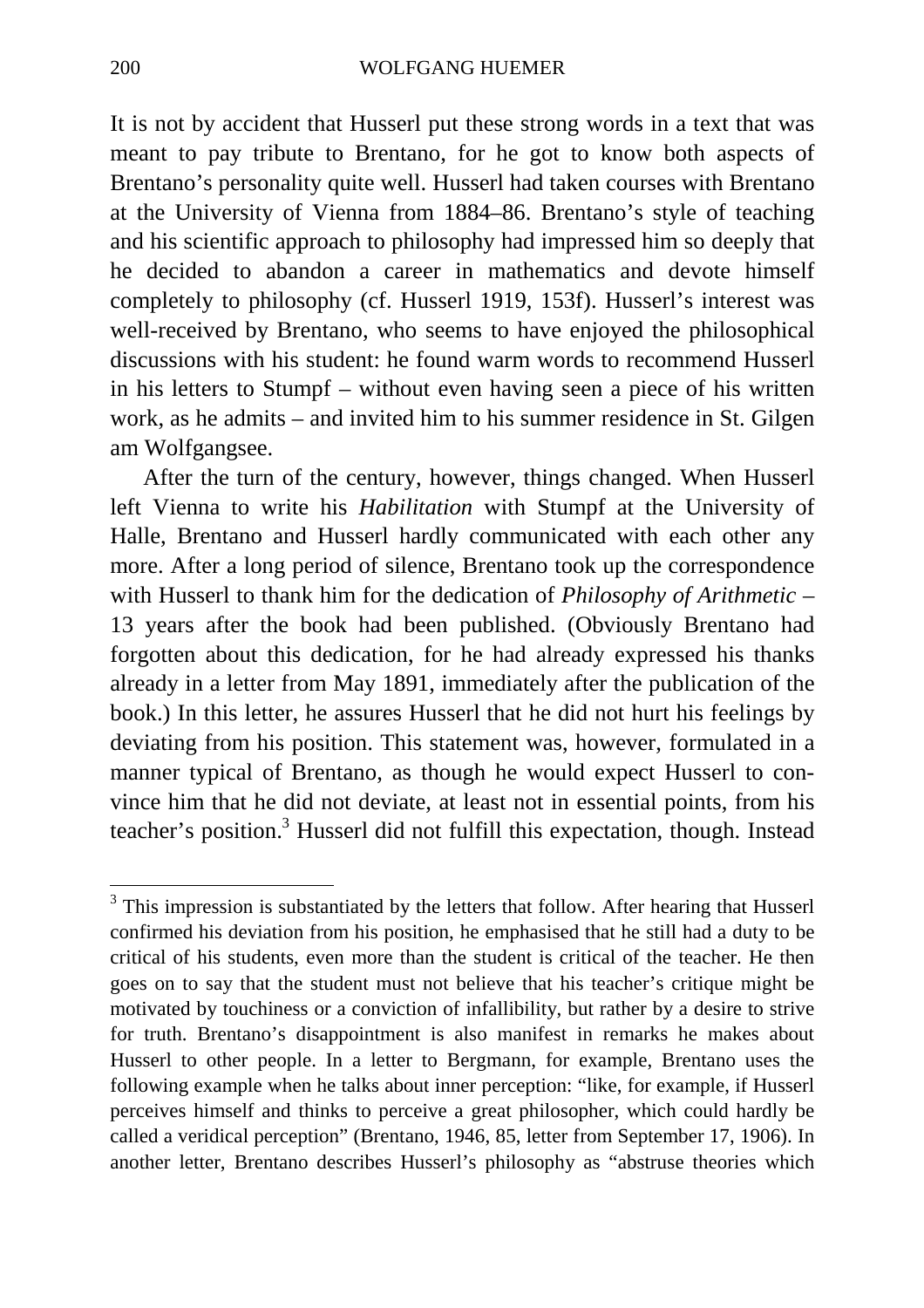of pledging his loyalty to Brentano he answered by emphasizing that even though it was not easy to give up the position of his former teacher, it was unavoidable to move forward.

I began as a disciple of your philosophy ... but once I had matured to independence I could no longer remain one. (Husserl, 1994,  $22)^4$ )

Pressed by Brentano "to name one single important point, in which you think to have deviated from and gone beyond me" (Brentano in Husserl, 1994, 24), adding that his poor eyesight did not allow him to read a lot, Husserl answered with an outline of his critique of psychologism and a sketch of his distinction between normative and pure logic. In the following years they corresponded and even met in Florence, but the only aspect of Husserl's new philosophical position they discussed was his critique of psychologism, which is probably what Brentano had in mind when he wrote to Stumpf:

With our Husserl, I fear, it will not end well. Unmerited praise ties him closer to certain ideas which I could easily prove completely wrong, if only he asked me to. (Brentano, 1989, 141 letter from  $1909$ )<sup>5</sup>

This passage – as well as other remarks Brentano makes about Husserl in letters to students (e.g. Hugo Bergmann) – clearly shows that Brentano did not appreciate Husserl's move. He was disappointed because he felt misunderstood and left out, a feeling that was reinforced by Brentano's increasing blindness, which made him feel more and more isolated.

neither are true nor, where they consider other opinions, outline them correctly" (Brentano, 1946, 120f, letter from Oct. 15, 1908)

<sup>&</sup>lt;sup>4</sup> "Ich begann als Jünger Ihrer Philosophie ... und konnte, als ich zur Selbständigkeit herangereift war, nicht bei ihr stehen bleiben." The German word *Jünger* has a strong religious connotation, more so than the English word *disciple*. 5

 $<sup>5</sup>$  "Mit unserem Husserl, fürcht ich, wird's auch nicht gut werden. Unverdientes Lob</sup> bindet ihn immer fester an gewisse Einfälle, die ich ihm, falls er nur möchte, leicht als völlig verfehlt erweisen würde."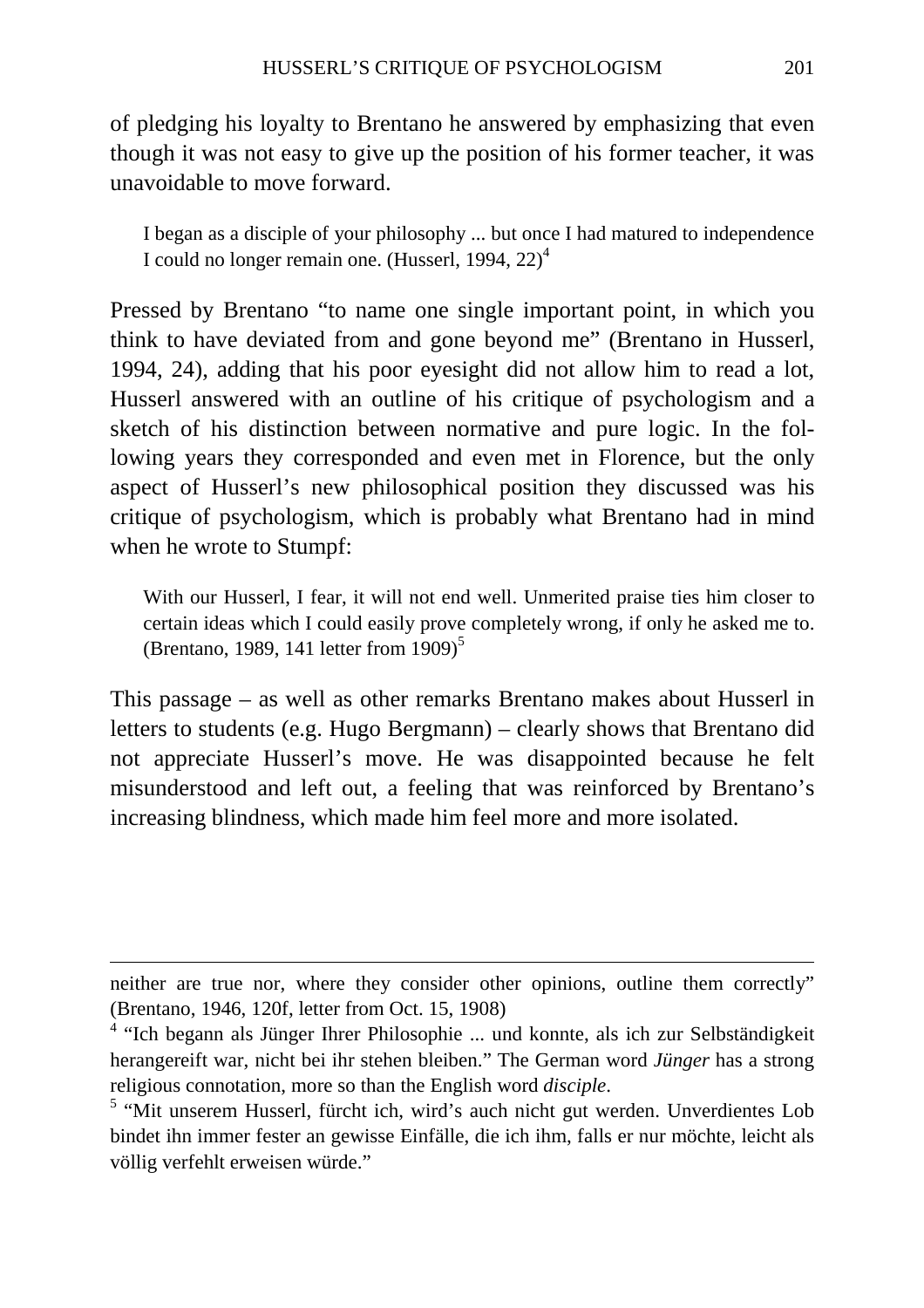**I** 

After this short description of the personal relation between Brentano and Husserl I now want to turn to the question of what Husserl's critique of psychologism consists in and why it is so important for his philosophical relation to Brentano. Husserl characterizes logical psychologism as a position according to which the normative rules of logic are based on descriptive laws of empirical psychology. Psychologism thus conceived is an empiricist attempt to naturalize logic by reducing the laws of logic to the laws of psychology which, in turn, are inductive generalizations of observable facts or, to be more precise, of facts that are perceived by inner perception. In his critique of psychologism Husserl follows two strategies. First, he argues that psychologism leads to unwanted consequences: the laws of empirical psychology are inductive generalizations of the mental activities of individual human beings. In consequence, they are the laws only of *human* psychology which might be very different from those of animal or Martian psychology. Psychologism, thus, leads to a form of subjectivism (if the mental life of only one person is considered), relativism (if we consider only a specific group), or anthropologism.

Second, and more important, Husserl points out that the laws of logic cannot be based on an empirical science, a science of facts, since they are apodictically valid and, as Husserl puts it, over-empirical. Husserl distinguishes between normative and pure logic, on which the former is based. Pure logic is not a normative discipline; normativity rather comes into play through bridge laws, which state that we *should* think logically or that a proper justification *should* fulfill certain standards. Normative logic, which was also called the *art of correct thinking*, offers us rules which thus govern our psychological activities. This connection between psychology and logic might explain why there is such a strong tendency to reduce logic to psychology. The laws of pure logic, on which these normative rules are based, however, are not just inductive empirical generalizations which hold to a certain degree of probability. In order to do their job the laws of pure logic must hold apodictically, they are *a priori* rather than empirical truths. Pure logic, in other words, is not about psychological phenomena, in fact, it is not about anything real at all, but rather about a sphere of ideal objects,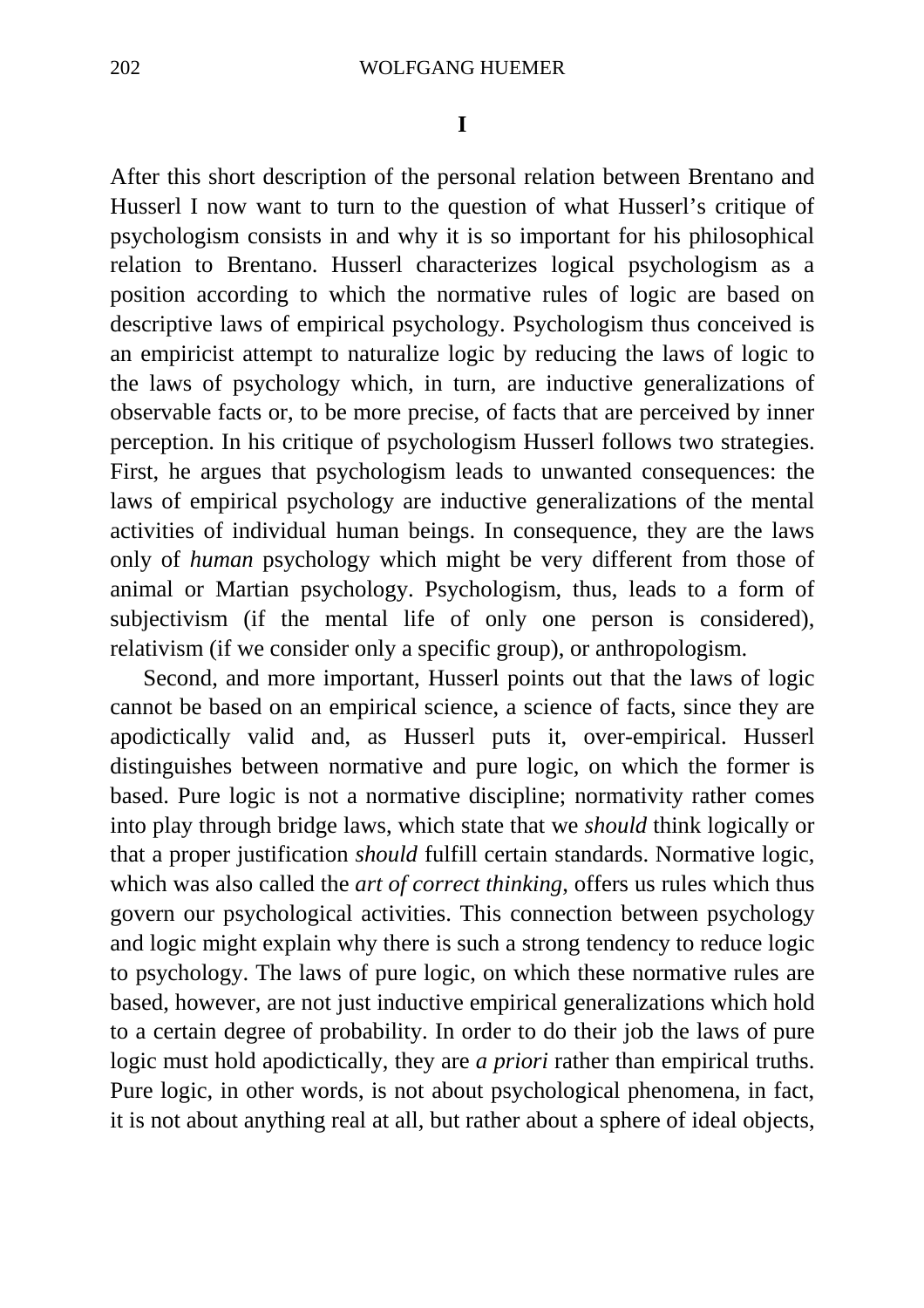i.e. about the essential characteristics of theories and of concepts like proposition, concept, truth, object, state of affairs, etc.<sup>6</sup>

Most of the *Prolegomena* is dedicated to the critique of psychologism. Husserl emphasizes, however, that this negative part is not a goal in itself, but rather connected to a positive goal. In the *Selbstanzeige*, a short outline of the *Prolegomena*, Husserl writes that by "[*b*]eing directed against predominant psychologism, the *Prolegomena* try to revive the idea of a pure logic" (Hua XVIII, 261).<sup>7</sup> And when Husserl writes a draft for an introduction to the second edition of the *Logical Investigations* in 1913, he complains that many readers have misunderstood the *Prolegomena*, reasoning that these misunderstandings stem from the fact that readers content themselves with his attack on psychologism and do not consider the rest of the volume. He emphasizes that he actually had a different purpose with these *Prolegomena*: "All effort [*was*] made to convince the reader to accept this ideal sphere of being and science [*i.e., the sphere of*  propositions, concepts, etc.]" (Husserl, 1939, 113).<sup>8</sup> Husserl's main goal, thus, is to advocate pure logic, a theory which is about ideal objects and, consequently, presupposes Husserl's acceptance of abstract entities. And only insofar as they advocate pure logic, the *Prolegomena to a Pure Logic* can be understood as preparatory work to the *Logical Investigations*, for only after having accepted the realm of ideal objects, could Husserl give up Brentano's empirical standpoint and develop Brentano's method of descriptive psychology into his own phenomenological method, which includes the intuition of essences. In addition, it allows him to develop his theory of intentionality without adopting Brentano's early immanentism, according to which the intentional object is immanent to the act, and to

<sup>&</sup>lt;sup>6</sup> Husserl's talk of "pure logic" and "ideal objects" seems to invite a Platonistic interpretation, but Husserl explicitly warns against reading too much into this doctrine (cf. 1939, 118). The fact that Moritz Schlick interpreted Husserl along Platonistic lines was one of the main reasons why he lost his interest in phenomenology; his (mis)interpretation can be seen as one of the reasons why analytic philosophy and phenomenology started to drift apart. I discuss this point in my (2003).

<sup>&</sup>lt;sup>7 "G</sup>egen den herrschenden Psychologismus gewendet, suchen die Prolegomena also die Idee einer reinen Logik neu zu beleben."

<sup>&</sup>lt;sup>8</sup> "Alle Mühe wird daran gewendet, den Leser zur Anerkennung dieser idealen Seinsund Wissenschaftssphäre zu bestimmen."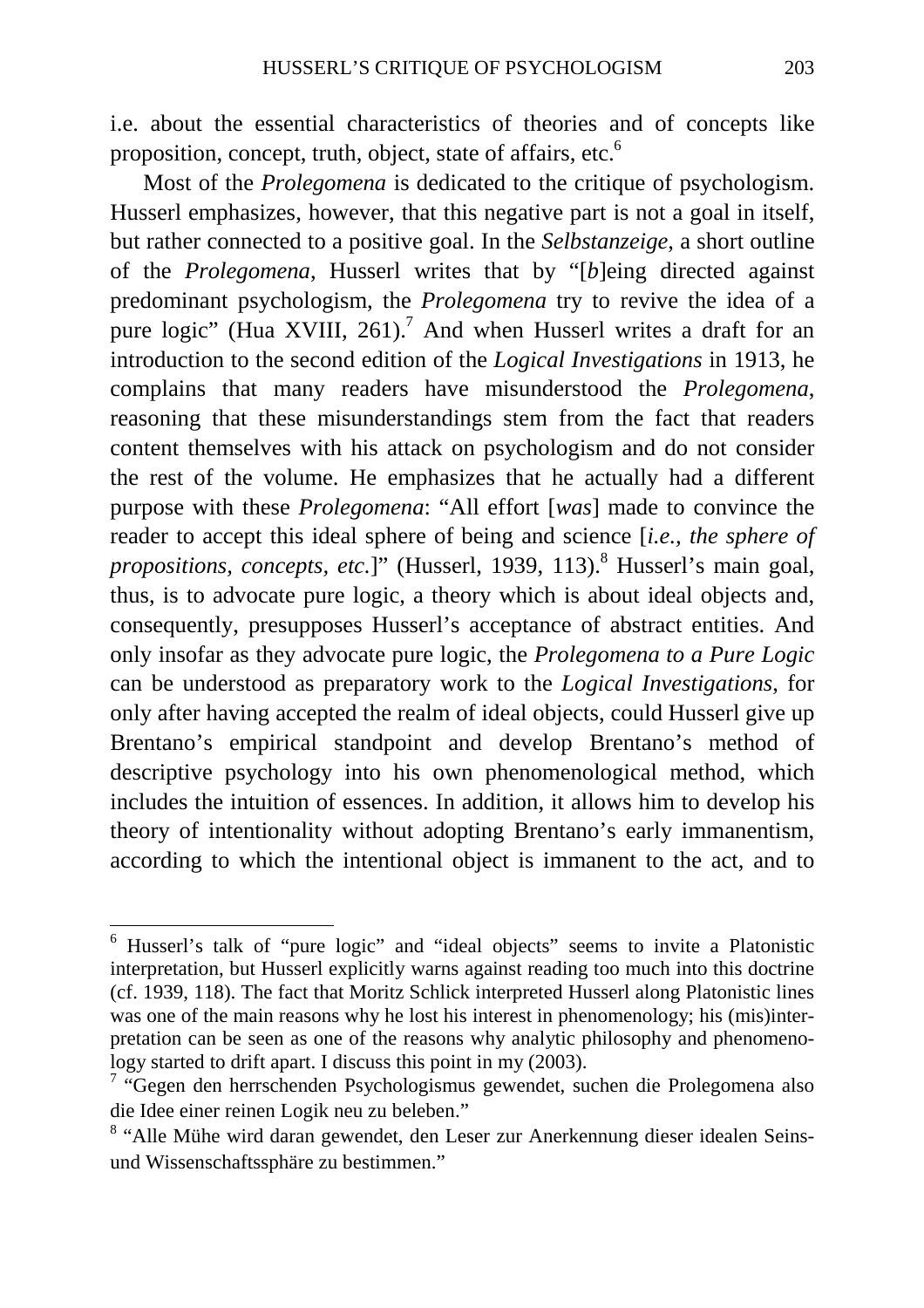unfold his theory of meaning, both of which involve the acceptance of ideal objects.

These considerations show that the core of Husserl's deviation from Brentano in the *Prolegomena* is not primarily the question of whether logic can be based on empirical psychology, but rather the question of whether it makes sense to accept the realm of the ideal. Most of the other points where Husserl deviates from Brentano follow from that point. Thus, Husserl's *Prolegomena* are more than a punctual deviation of Brentano's doctrine through the critique of psychologism, they are rather a substantial emancipation from Brentano's philosophy.

Given the importance of his critique of psychologism in his relation to Brentano, it is interesting to note that Husserl does not explicitly criticize his teacher in the *Prolegomena*. In fact, he mentions Brentano only once, without discussing his position at all. He does, however, attack explicitly the empiricism of John Stuart Mill, who in turn had a strong influence on Brentano. In addition, he discusses the positions of Spencer, Sigwart, Erdmann, as well as the one he himself advocated only nine years earlier in his *Philosophy of Arithmetic*. 9

What caused Husserl to change his views, to give up his early position and to turn away from Brentano? It is often pointed out that Frege had a great influence on this development of Husserl. We know that Husserl was acquainted with Frege's work from very early on: he discusses Frege's theory of numbers already in *Philosophy of Arithmetic* which he sent him in 1891, together with some shorter texts. In 1894, Frege harshly criticized Husserl in his review of *Philosophy of Arithmetic*. "In reading this work," Frege writes, "I was able to gauge the devastation caused by the influx of psychology into logic" (Frege, 1894/1972, 337). It seems that this critique, even though it was quite harsh, had considerable influence on Husserl, for he said more than three decades later in a conversation with Boyce Gibson that "[ $i$ ]t hit the nail on the head".<sup>10</sup> Apart from a few conversations<sup>11</sup>,

<sup>&</sup>lt;sup>9</sup> In recent literature, doubts have been raised whether Husserl's early position was, in fact, psychologistic. I do not want to discuss this question here. It is important for my point, however, that the years between 1894 and 1900 are characterized by a decisive move in Husserl's philosophy, a move that considerably influenced his relation to Franz Brentano.

 $10$  Quoted in Føllesdal, 1982b, 55.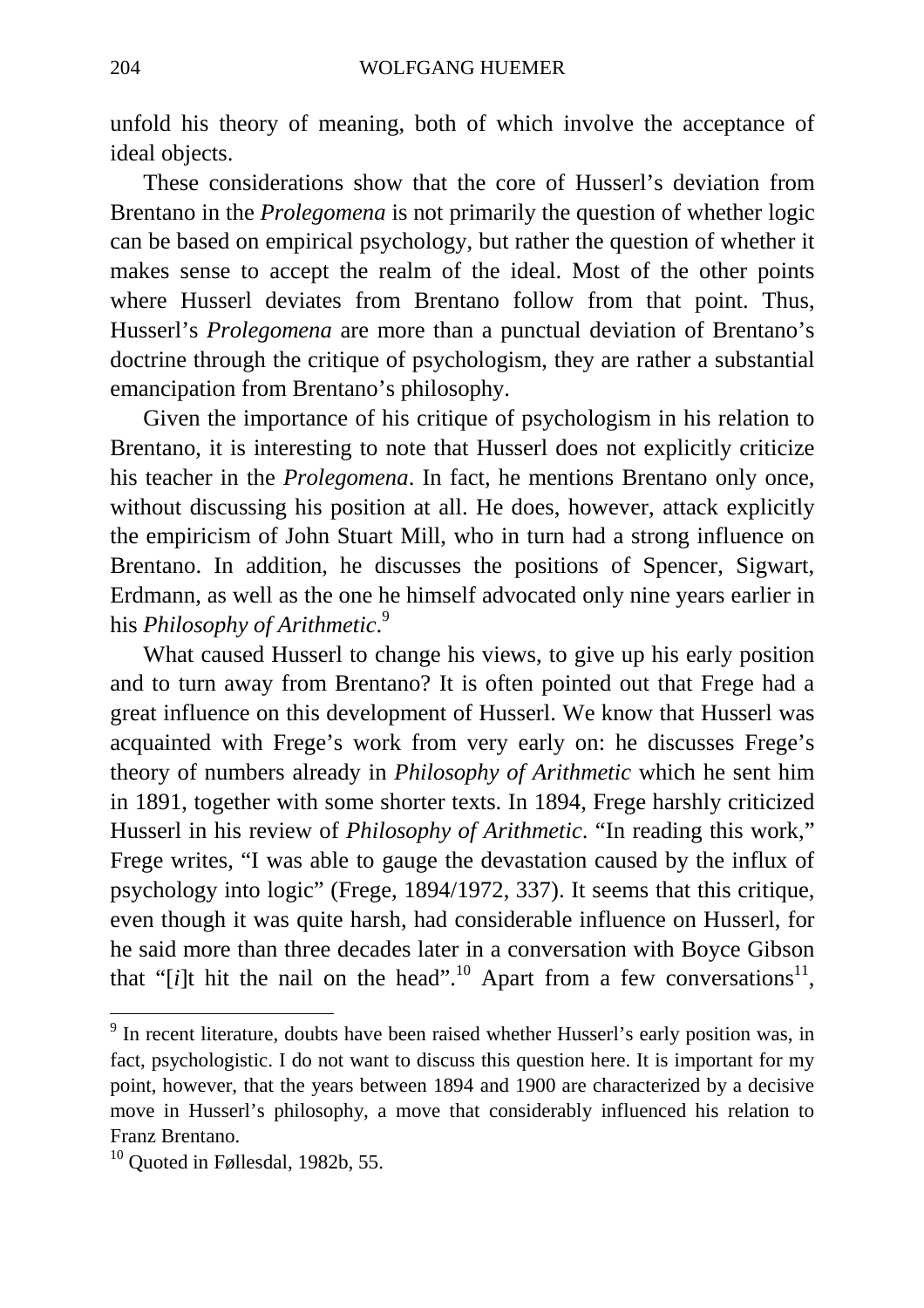however, Husserl hardly mentioned Frege as an influence on his position. Even in the *Prolegomena* he mentions Frege only once in a footnote (cf. Hua XVIII, 172), but does not discuss his views. He rather acknowledges the influence of such philosophers as Lotze, Leibniz, Herbart, Kant – which, in itself, can already be seen as rebellion against Brentano – and Bolzano. The latter is mentioned mainly in the context of pure logic. Several years later, in the *Draft to an Introduction to the Logical Investigations* Husserl mentioned that when he first read Bolzano's *Wissenschaftslehre* "I mistook, however, his original thoughts on presentations, propositions, truths 'in themselves' as metaphysical absurdities" (Husserl, 1939, 129).<sup>12</sup> Only his reading of Lotze helped him to fully appreciate Bolzano's work and to accept his ontology of ideal propositions, concepts, etc. Even in the thirties, when asked directly about Frege's influence on his abandoning psychologism, Husserl acknowledged Frege's importance, but again emphasized that he was strongly influenced by Bolzano, whose book he had found in a used bookstore.<sup>13</sup> In fact, Husserl must have thought that Bolzano's influence was so obvious, that he found it necessary to state explicitly that in his *Logical Investigations* he is not merely commenting or critically outlining Bolzano's theory.<sup>14</sup> These considerations do not show,

<sup>&</sup>lt;sup>11</sup> Cf. Føllesdal: "... there is no explicit acknowledgement in Husserl's work of his having been influenced by Frege. However, there are three oral expressions of indebtedness." (Føllesdal, 1982b, 55) (to Roman Ingarden: "Frege war entscheidend— Frege was decisive"; to Boyce Gibson: Frege's criticism "hit the nail on the head"; and to Andrew Osborn who asked him about Frege's influence on the abandonment of the psychological approach. "Husserl concurred.")

<sup>&</sup>lt;sup>12</sup> "Seine originellen Gedanken über Vorstellungen, Sätze, Wahrheiten 'an sich' missdeutete ich aber als metaphysische Absurditäten."

<sup>&</sup>lt;sup>13</sup> "Andrew Osborn visited Husserl 1935 in the Black Forest to ask him about Frege's influence on the abandonment of the psychological approach of the *Philosophie der Arithmetik*. Husserl concurred, but also mentioned his chance discovery of Bolzano's work in a second-hand book store." (note by Spiegelberg, quoted in: Schuhmann, 1977, 463).

<sup>&</sup>lt;sup>14</sup> "Überhaupt wird der Vergleich der vorliegenden logischen Untersuchungen mit dem Werke Bolzanos lehren, daß es sich bei ihnen keineswegs um bloße Kommentationen oder kritisch nachbessernde Darstellungen Bolzanoscher Gedankenbildungen handelt, obschon sie andererseits entscheidende Anstöße von Bolzano – und außerdem von Lotze – empfangen haben." (Hua XVIII, 229)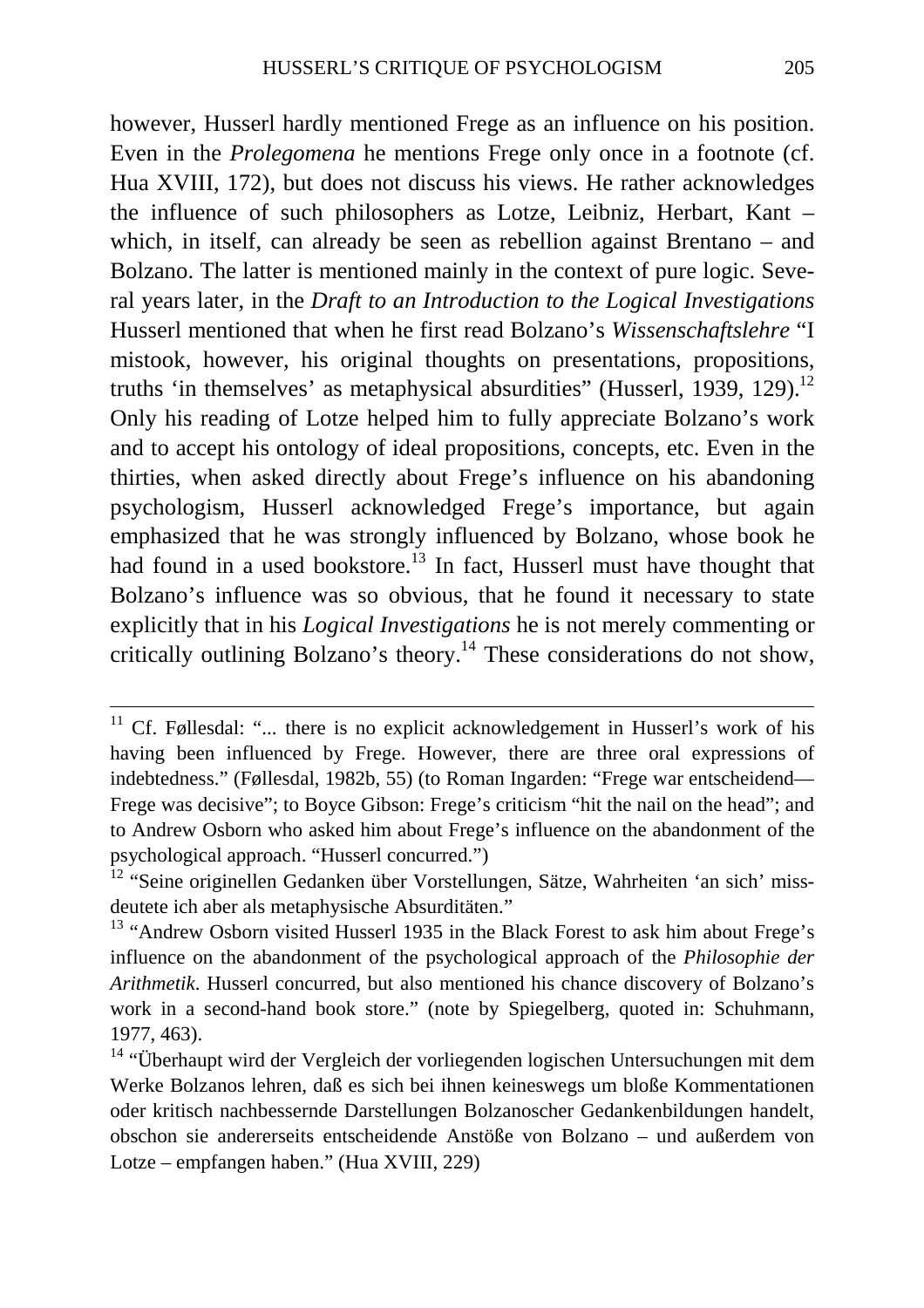of course, that Frege's influence was not important for Husserl's rejection of psychologism, but they do show that his turn concerning that question, which marks the core of his deviation from Brentano, was strongly influenced also by Bolzano (and triggered by Lotze).<sup>15</sup>

In this context it is quite ironic to note that Brentano claims for himself to have introduced Husserl to Bolzano. Husserl, who knew about Bolzano probably from Weierstrass<sup>16</sup>, had, in fact, encountered Bolzano's *Paradoxes of the Infinite* in one of Brentano's courses, which explains Husserl's initial rejection of Bolzano's views on abstract objects. When teaching Bolzano to his students, Brentano wrote in a letter to Hugo Bergmann, he did not intend to recommend Bolzano as a teacher and guide. "What they could learn from him, I could tell myself, they could better learn from me..." Meinong, Twardowski, Husserl, and Kerry, Brentano complains, were not able to recognize the wrong aspects of Bolzano's theory. "I can completely refuse the responsibility for the strangeness and absurdities that both Husserl and Meinong have adopted under the influence of Bolzano" (Brentano, 1946, 125f). Moreover, in his letters to Husserl he congratulates him for being influenced by a thinker as noble and serious as Bolzano, since one can learn even from the errors of serious philosophers more than from the truths of the superficial ones. "But" Brentano adds, "the realm of thought objects [*Gedankendinge*] which even a respectable thinker as Bolzano has had the presumption to accept, cannot ... be accepted. It could be easily shown to be absurd." (Brentano in Husserl, 1994, 32, letter from Jan. 9, 1905) – he does not, of course, explain how.

Interestingly enough, Husserl systematically plays down the importance of Bolzano's influence in his letters to Brentano; whenever he mentions

<sup>&</sup>lt;sup>15</sup> For a discussion on Bolzano's influence on Husserl and the role of Lotze in this relation, cf. Beyer (1996).

<sup>&</sup>lt;sup>16</sup> Husserl used Zimmermann's textbook in school. Cf. Rollinger (1999, 69). It is doubtful, however, that he was acquainted with Bolzano's name or doctrines through Zimmermann. Husserl owned the second and third edition of Zimmermann's textbook, and, as Edgar Morscher has pointed out, there is little left of Bolzano's influence in these editions (unlike the first, but even there Zimmermann explicitly refers to Bolzano only three times). Cf. Morscher (1997, 156ff.). I would like to thank Wolfgang Künne for drawing my attention to this point.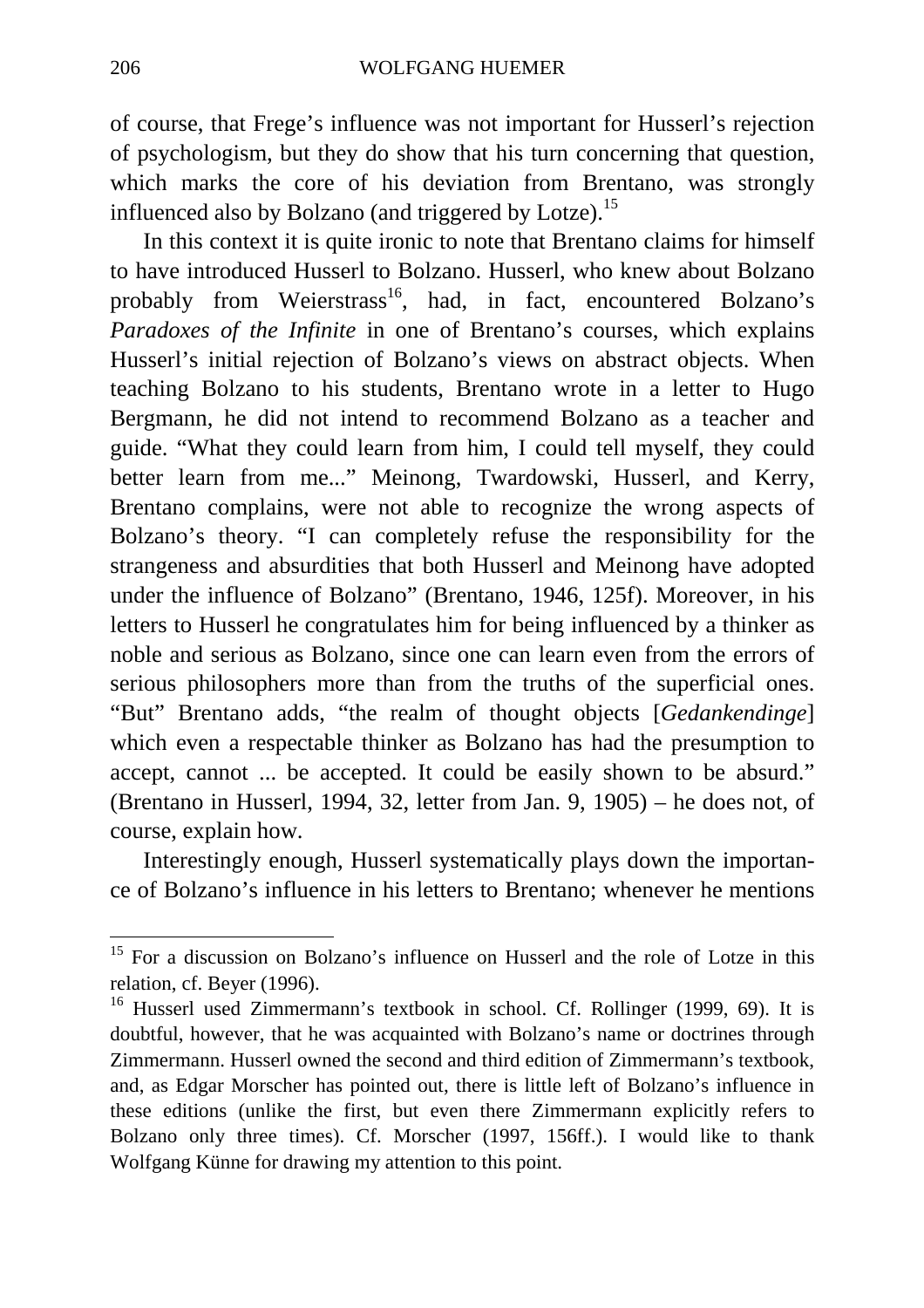Bolzano, he adds that he is quite stimulating, his position, however, is all in all not very satisfactory, which is why Bolzano could not be called a teacher – a description that Husserl wants to reserve for Brentano.

## **II**

Let us now turn to the debate between Brentano and Husserl about psychologism. I have mentioned above that this topic is the only philosophical topic the two philosophers discussed in their letters. In all the years after the publication of the *Logical Investigations*, they only met one more time, in Florence in March 1907. Even at this meeting they hardly talked about philosophy – Husserl, who was traveling with his wife, seemed to prefer to do sightseeing in Florence, where he had not been before – and when they did, it seems that Brentano did most of the talking. "At one point," Husserl writes in his *Recollections of Franz Brentano*, "he wanted to hear and had me explain without interruption the sense of the phenomenological research method and my former fight against psychologism. We did not come to an agreement" (Husserl, 1919, 166). Brentano's take on the same meeting is somewhat different. He wrote in a letter to Bergmann that Husserl "said that he always assured people that I was not really a psychologist, thinking, it seems, that with that he is clearing me from a horrible suspicion." A few lines later he continues: "I got to hear some grotesque affirmations" (Brentano, 1946, 93). In addition, Brentano states that his Florentine discussions with Husserl did not help him a lot in understanding his new position.<sup>17</sup>

In fact, Brentano seems to have had some unclear ideas about the full impact of Husserl's critique of psychologism. He realized that the core of the disagreement is that Husserl advocates the idea of a pure logic and thus is ready to accept the existence of abstract entities. He does not seem to have appreciated, however, that Husserl presented several arguments to justify that position. Instead, he concentrates exclusively on the argument that psychologism entails a form of subjectivism. In all places I know of

<sup>&</sup>lt;sup>17</sup> Cf. Brentano (1946, 121): "Doch sie haben darüber mehr Urteil als ich, der sein Buch nie studiert hat, und in den Florentiner Gesprächen mit ihm nicht sehr weit gekommen ist. "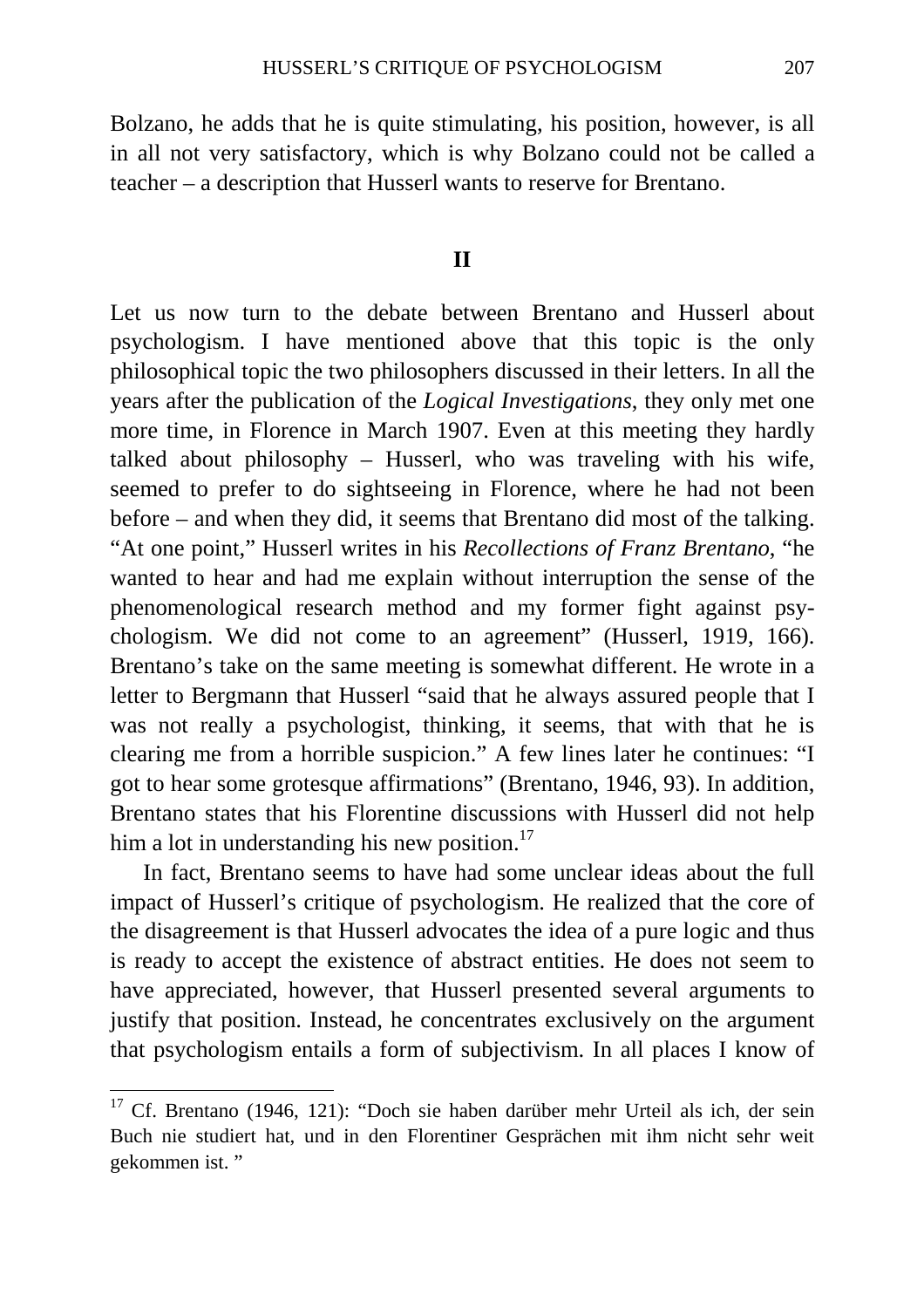where Brentano talks about psychologism – in the appendix to the second volume of the *Psychology* as well as in letters to other students<sup>18</sup> and in the letter in which he replies to Husserl's outline of his attack on psychologism – he refers to this argument only. In his reply to Brentano's letter, Husserl outlines his attack on psychologism for a second time, this time without even mentioning the argument concerning anthropologism, though. He writes:

The modus Barbara like any logical or mathematical axiom contains not the least bit of physical or psychological 'nature' ... [*When we are doing pure logic*] we are not doing physics nor psychology and psychophysics, we are not within the realm of nature, but in that of ideas, not in the realm of empirical ... generalities, but in that of ideal, apodictical, general laws, not in the realm of causality, but in that of rationality. (Husserl, 1994, 37) $19$ 

In the rest of the letter (four printed pages!) Husserl tried to further explain the distinction between normative and pure logic. Half a year later, Brentano answered that the vague statements of the letter were not sufficient for him to make a judgment about Husserl's new position; Husserl should rather have delivered one concisely formulated sentence in which he expresses his innovations: a request that Husserl could not fulfill because of his present state of nervous exhaustion, as he notes in his reply.

In short, we can state that Brentano, whenever he discusses the charge of psychologism, defends himself against one single argument according to which psychologism entails a form of subjectivism or anthropologism. Brentano's reply was that he never held a form of subjectivism or anything that entails that position – without ever giving an argument, using affirmations like "I have always very firmly rejected and opposed such absurd subjectivism" (Brentano, 1995, 306). And Brentano continued to

<sup>&</sup>lt;sup>18</sup> Cf. Brentano (1995, 306f), the letter to Marty: (Brentano, 1966, 225f).

 $19$  "Ein Satz wie der Modus Barbara, wie irgend ein logisches und mathematisches Axiom enthält von physischer und psychischer 'Natur' nicht das Mindeste. ... Wir treiben in ihr [*der reinen Logik*] weder Physik noch Psychologie u. Psychophysik, wir stehen nicht im Reich der Natur, sondern in dem der Ideen, nicht im Reich der empirischen (assertorischen) Allgemeinheiten, sondern in dem der idealen, apodictischen, generellen Gesetzlichkeiten, nicht im Reich der Causalität, sondern in dem der Rationalität."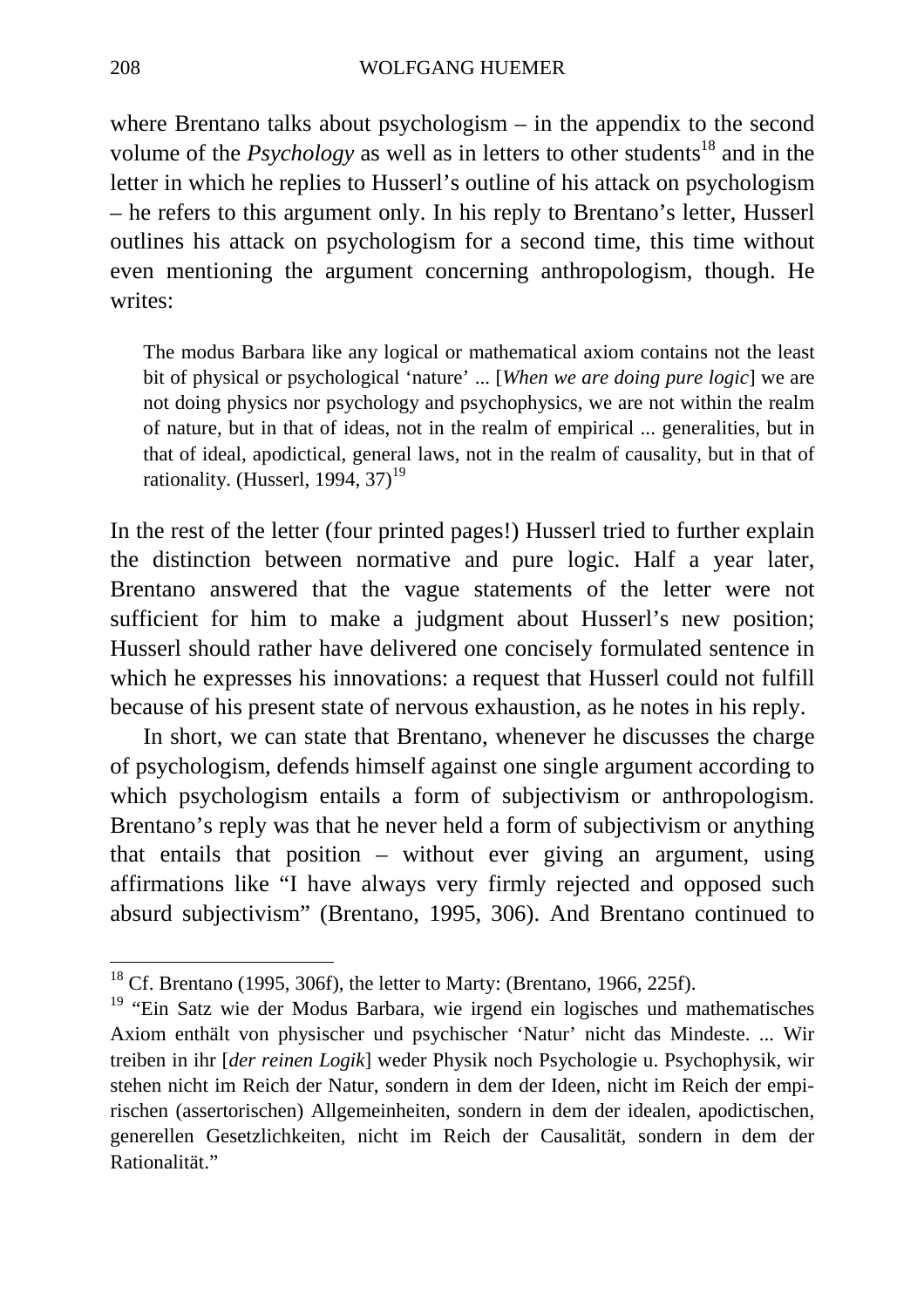concentrate exclusively on that point even when Husserl had explicitly told him that this argument did not apply to him (which, by the way, explains why Brentano got the impression that Husserl as well as Daubert, whom he met in Munich in 190720 to discuss Husserl's *Logical Investigations*, tried to convince him that he is not really a psychologist). When Husserl tried to explain where they actually disagree, however, Brentano appears not to have listened at all.

## **III**

So far I have argued that Husserl's critique of psychologism and his idea of a pure logic is the decisive point in his deviation from Brentano's position. Now I want to address the question of how this point determines Husserl's relation to other members of the Brentano school.

Husserl was, of course, not the only student of Brentano who had problems fully accepting all aspects of his doctrine. Brentano's early characterization of intentional inexistence, according to which the intentional object is immanent to the mental act, has caused a number of students to protest; which raises the question of whether Husserl's development was really an individual strike of independence rather than a move characteristic of the Brentano school. Given that Brentano could never have accepted that move, one might come up with the question why these like-minded philosophers did not found a *Sezession*, i.e. a reform group that moves out from the original movement, a step which would not have been all that atypical in Austria at the turn of the century.

One of the first to criticize this aspect of Brentano's doctrine was Twardowski in his book *On the Content and Object of Presentations*, which is one of the first books in the Brentano school where Bolzano's philosophy is discussed at length. Twardowski proposes to distinguish

<sup>20</sup> Cf. Brentano, 1946, 96: "Ich hatte den Mann [*Husserl*] selbst ein paar Tage bei mir, und die Durchreise durch Muenchen gestatte mir auch, seinen dortigen Hauptverfechter Daubert persönlich kennenzulernen. Ich stellte mehrfach Fragen. In den Antworten schien ein Wunsch, die Differenzen moeglichst zu mildern, unverkennbar. Der Terminus , Psychologist' wurde sehr unschuldig gedeutet. Er wuerde so auf uns keine Anwendung haben."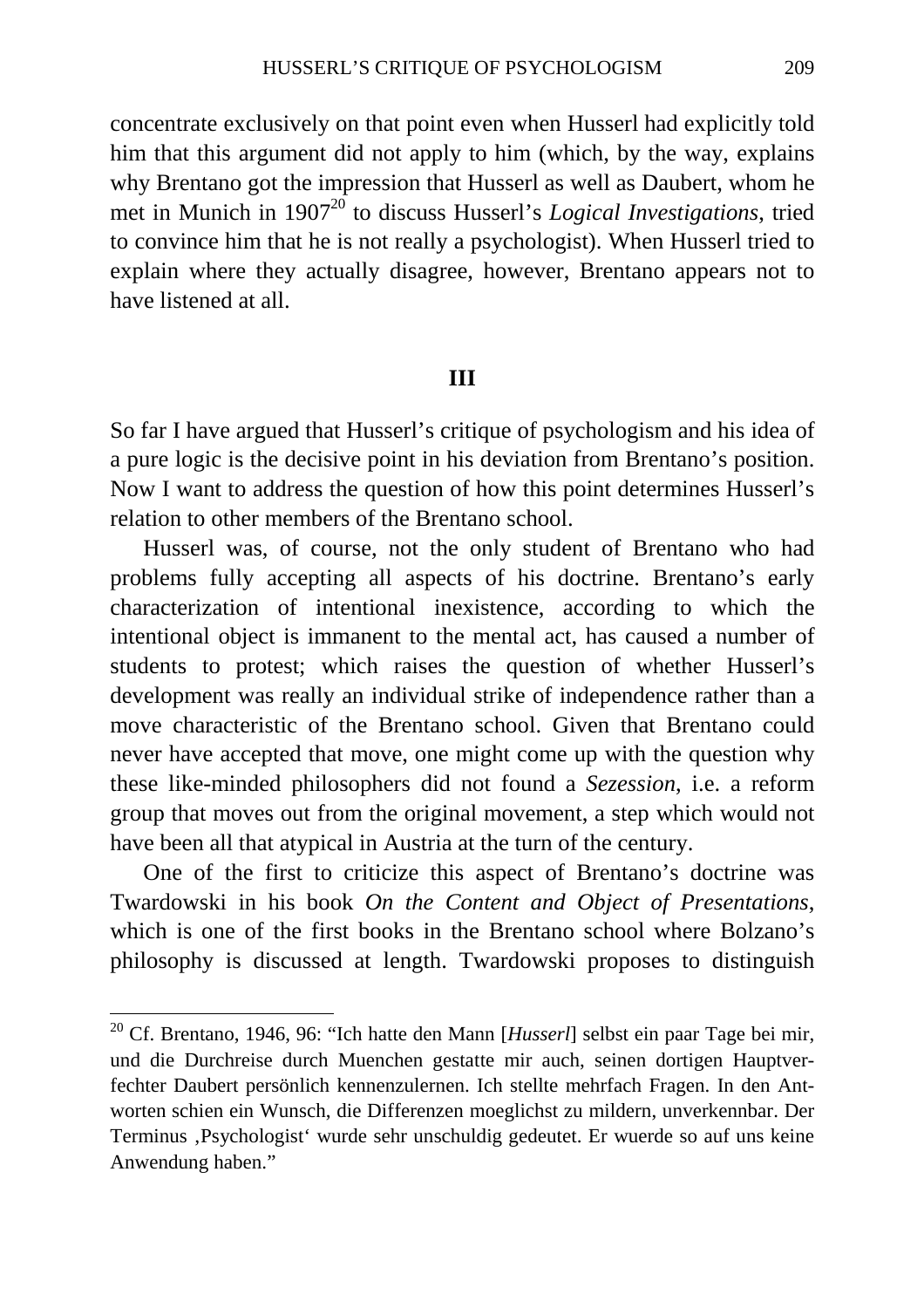between the object and the content of the mental act, only the latter of which is immanent to the act. Even though this reform does not amount to an acceptance of ideal objects which, as we have seen above, made Husserl's critique of psychologism possible, Twardowski's distinction can be characterized, as Barry Smith puts it, as "parallel, in many ways, to Frege's distinction between sense and referent, though translated into the psychological mode" (Smith, 1994, 157). Husserl was well acquainted with Twardowski's book. He reacted to Twardowski's position already in a manuscript from  $1894<sup>21</sup>$  and wrote a review two years later, after his rejection of psychologism. The review was not published, though, and there are no indications of whether Husserl sent a copy of the manuscript to Twardowski. Husserl's main critique concerns Twardowski's identification of "the meaning of a name with the content of the corresponding presentation" (Hua XXII, 347) and therefore with a real part of the act, a psychological entity, arguing that the meaning of the word must rather be an ideal object. Even though Husserl did not adopt Twardowski's position, the distinction between object and psychological content was an important stimulus for developing his own views on intentionality. Husserl's *Logical Investigations*, on the other hand, had a strong influence on Twardowski, who gave up his psychologistic views after having read Husserl's work<sup>22</sup>, as he remarks in his autobiographical "*Selbstdarstellung*." The two philosophers, however, hardly communicated with each other. In addition, after his assignment to the University of Lvov Twardowski published less and concentrated more on teaching, which helps to explain why they could not together propose a reform of Brentanism. At Lvov, however, Twardowski had a strong influence on a younger generation of Polish philosophers, such as Roman Ingarden, some of who became interested in Husserlian phenomenology and came to study with Husserl.

Twardowski had a strong influence also on another student of Brentano, Alexius Meinong. On the basis of Twardowski's distinction between

 $21$  "Intentionale Gegenstände" In: Hua XXII, 303–384.

<sup>22</sup> Cf. Twardowski (1991, 19f): "Aber die einige Jahre später erschienenen *Logischen Untersuchungen* Husserls ... überzeugten mich, dass es möglich sei, die psychologische, also empirisch gewonnene Erkenntnis so als Grundlage logischer, also apriorischer Sätze zu betrachten."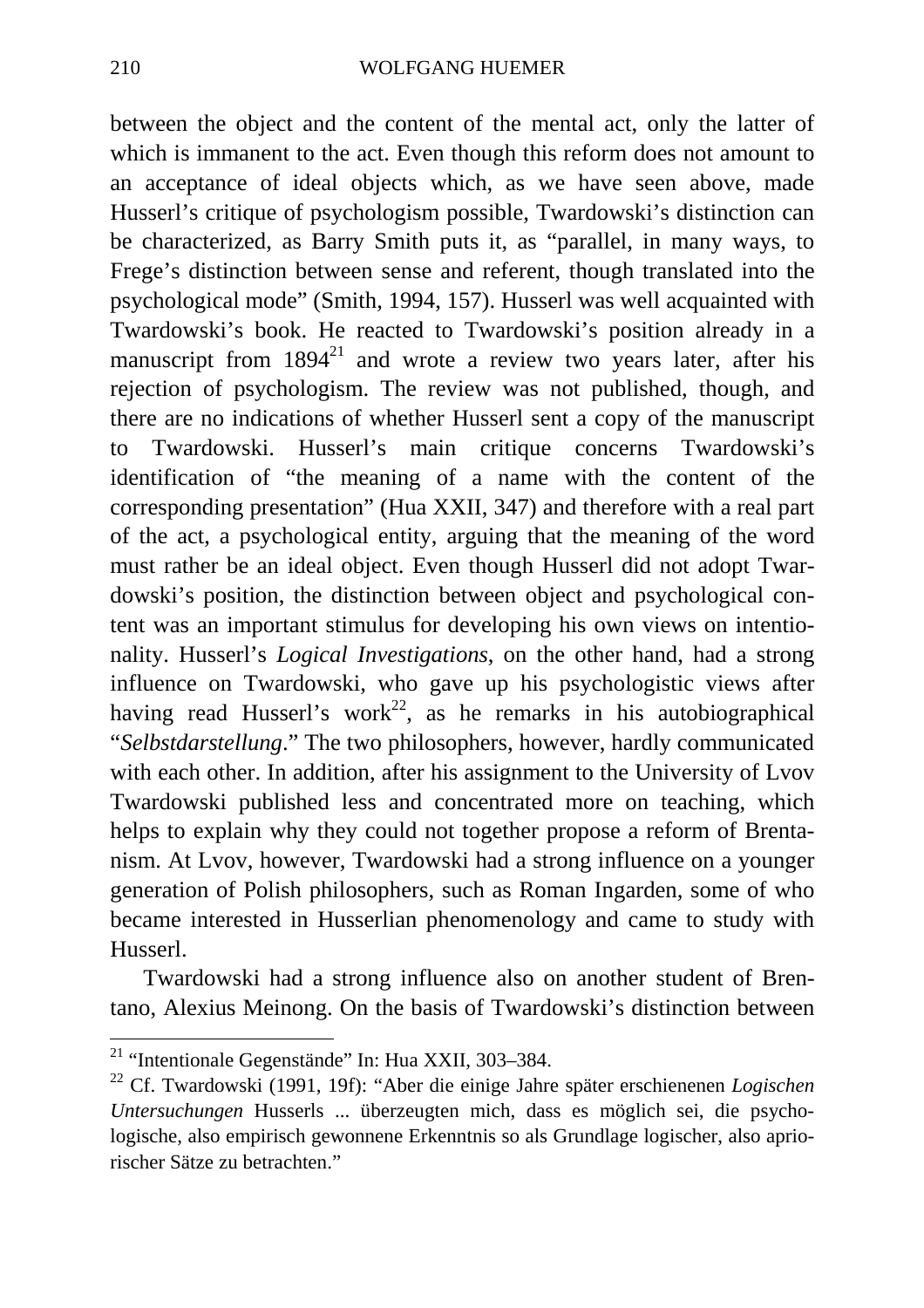attributive and modifying adjectives Meinong argues that we can ascribe properties to objects even if these objects do not exist. On the basis of this distinction Meinong rejects Brentano's immanentism but can still account for those mental acts that are directed towards objects that do not exist. The result is Meinong's ontology, which at first look – and arguably only at first look – might seem to be somewhat extravagant, since it holds that there are objects that do not exist, including even contradictory objects like round squares.

Husserl and Meinong, it seems, would have had quite a lot of common ground to work on. Like Husserl, Meinong took an anti-psychologistic standpoint<sup>23</sup> which, at least to some degree, was influenced by Bolzano.<sup>24</sup> In addition, Meinong writes in his *Theory of Objects*: "the entire tenor of the *Logische Untersuchungen*, as well as many of the particular statements that are contained in it, convinces one that, despite certain differences in detail (at present unavoidable), the author's goal is the same as our own" (Meinong, 1960, 94). Moreover, the two were in contact and sent each other their publications throughout the eighteen-nineties.

The main reason why the two philosophers could not work closer together seems to be of a sociological rather than of a philosophical nature. Husserl and Meinong both thought that they substantially influenced the other and complained about not having been given sufficient credit. The argument culminated when Husserl got to read Meinong's book *On Assumptions* from 1902. He immediately wrote him a letter, complaining that his *Logical Investigations* are mentioned only once, and in a footnote. Meinong replied, remarking that he should have behaved like Husserl, who did not quote the Graz school at all. On that note, their correspondence came to an end.<sup>25</sup> But even if the two would not have behaved so over-

 $23$  "I have already expressed elsewhere my basic agreement with E. Husserl's attack against 'psychologism' in logic. ... Today, ... I can completely support my previous expression of agreement and extend it still further to many another of those 'problems.' It is, then, perhaps a dissent of relatively minor importance that I would not refer these problems precisely to 'pure logic.'" For a comparison of Meinong's and Husserl's anti-psychologism, cf. Modenato (1995).

 $^{24}$  For a comparison of Meinong and Bolzano on their logical realism, cf. Morscher (1972, esp. 78ff).

 $25$  With the exception of two letters which are not philosophically relevant.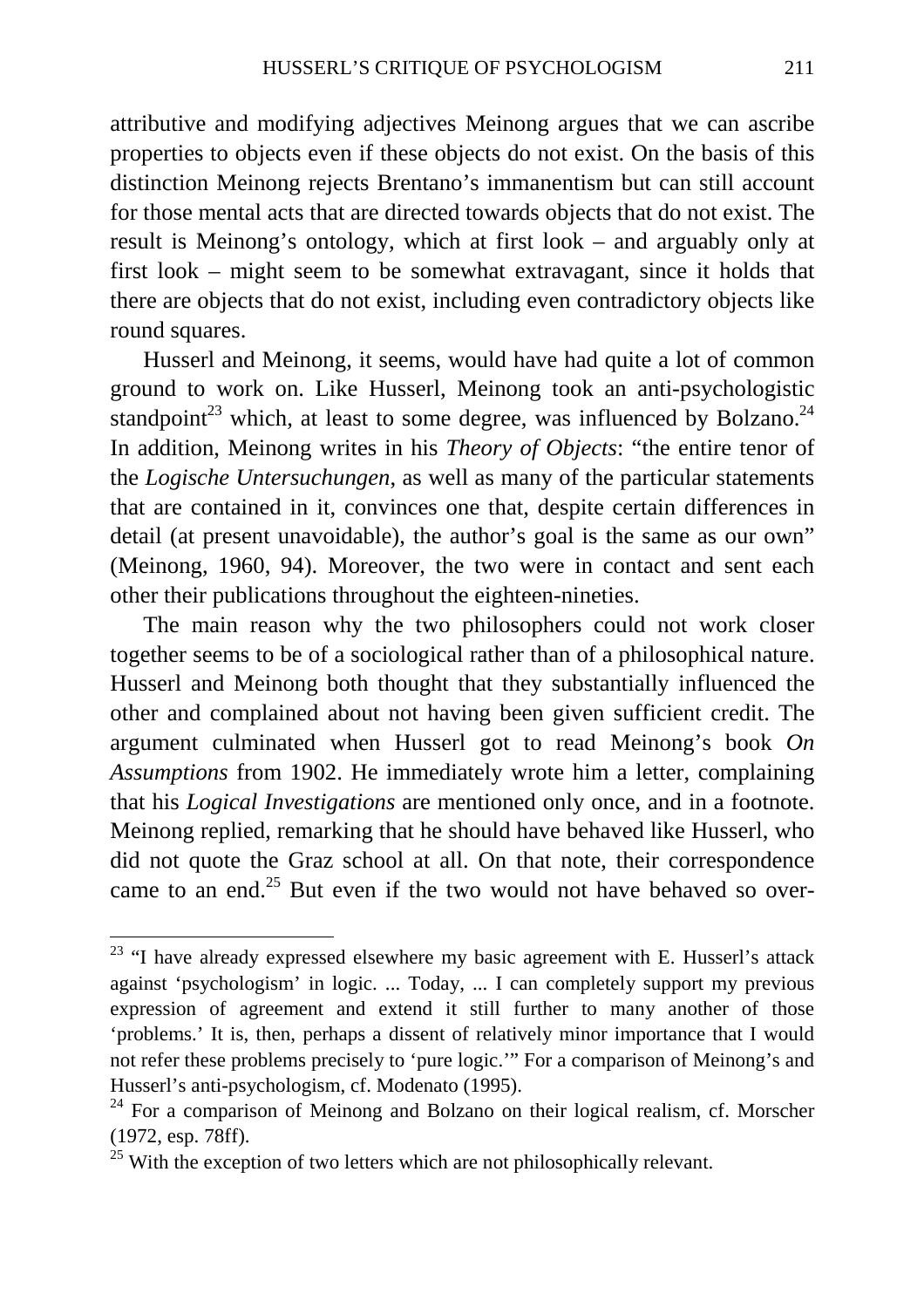sensitively, there are serious doubts that they could have worked together on the same program, for both had ambitions to create their own philosophical movement. Even though Brentano tried to train them in approaching philosophy scientifically, they could not manage to work together on the same problems. As a result, their positions drifted further and further apart; they thus reached a point where collaboration became impossible also for philosophical reasons. Missing a unifying figure – someone who could have taken the role of Brentano and guide the new movement – they were doomed to stay, as Husserl puts it, "two travelers on one and the same dark continent. Of course we often see the same and describe it, but ... often in different ways" (Hua XXIV, 444).<sup>26</sup>

This illustrates why Husserl could not find a common ground with those members of the Brentano school who had similar problems with Brentano's philosophy as he did. His relations with those members of the Brentano school who were more faithful to Brentano's doctrine, like Stumpf, Marty, and Kraus, on the other hand, was overshadowed by more profound disagreements<sup>27</sup>, some of which were those that complicated Brentano's philosophical relation with Husserl.

In conclusion, we can state that Husserl's development in the decade between *Philosophy of Arithmetic* and *Logical Investigations* brings not only a change in Husserl's views on the foundations of logic, but also a strike of emancipation from Brentano's influence. This was not an easy step for Husserl, as he states in a letter to Brentano from 1905 in which he tries to convince him that his change of opinion was not a result of his academic ambition or opportunism, but rather that he was forced to it, as it were. He was aware that with his new position he would not make many friends in academic circles, but

things gained such a power over me that I could not act differently – even though I fervently wished to find a modest job which could guarantee me some

<sup>&</sup>lt;sup>26</sup> "Wir sind wie zwei Reisende in einem und demselben dunklen Weltteil. Natürlich sehen wir oft dasselbe und beschreiben es, aber entsprechen unseren verschiedenen Apperzeptionsmaßen, vielfach verschieden."

 $27$  For a discussion of the relation between Husserl and the individual members of the Brentano school, cf. Rollinger (1999).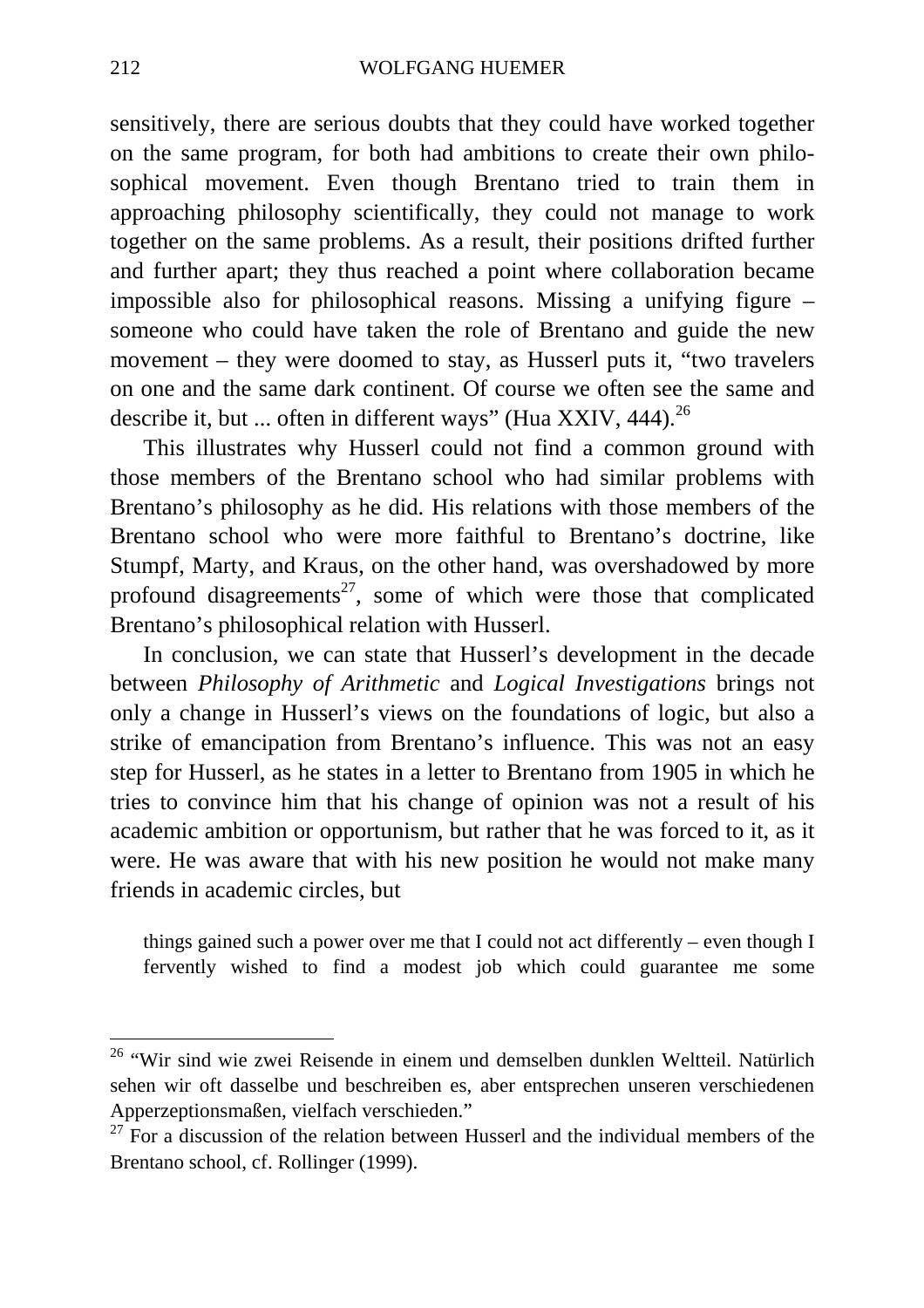independence and space for personal development. These were hard times for me and my family... (Husserl, 1994,  $26$ )<sup>28</sup>

This strike of emancipation from Brentano brings Husserl the discovery of ideal objects, and thus the necessary presupposition which allows him develop what he is most famous for: his phenomenological method.

## *References*

Albertazzi, Liliana, Massimo Libardi and Roberto Poli 1996. "Introduction: Brentano and his School: Reassembling the Puzzle", in: L. Albertazzi, M. Libardi and R. Poli (eds), *The School of Franz Brentano*. Dordrecht: Kluwer, 1–23.

Beyer, Christian 1996. *Von Bolzano zu Husserl. Eine Untersuchung über den Ursprung der phänomenologischen Bedeutungslehre*. Dordrecht: Kluwer.

- Brentano, Franz 1946. "Briefe Franz Brentanos an Hugo Bergmann", in: *Philosophy and Phenomenological Research* **7**, 83–158.
- Brentano, Franz 1966. *Die Abkehr vom Nichtrealen*. F. Meyer-Hillebrand (ed.), Hamburg: Meiner.
- Brentano, Franz 1989. *Briefe and Carl Stumpf 1867*–*1917*. G. Oberkofler and P. Goller (eds), Graz: Akademische Druck- und Verlagsanstalt.
- Brentano, Franz 1995. *Psychology from an Empirical Standpoint*. O. Kraus (ed.), trans. by A. Rancurello, D.B. Terrell, and L. McAlister, intr. by P. Simons. London: Routledge.
- Bucci, Paolo 2000. *Husserl e Bolzano. Alle origini della fenomenologia.* Milano: Edizione Unicopoli.
- Føllesdal, Dagfinn 1982. "Brentano and Husserl", in: *Husserl, Intentionality, and Cognitive Science*. H. Dreyfus and H. Hall (eds), Cambridge: M.I.T. Press, 31–41.
- Føllesdal, Dagfinn 1982b. "Response by Dagfin Føllesdal", in: *Husserl, Intentionality, and Cognitive Science*. H. Dreyfus and H. Hall (eds), Cambridge: M.I.T. Press, 52–6.
- Frege, Gottlob 1894/1972. "Review of Dr. E. Husserl's *Philosophy of Arithmetic*", in: *Mind* **81**, 321–37.
- Huemer, Wolfgang 2003. "Logical Empiricism and Phenomenology: Felix Kaufmann", in: F. Stadler (ed.) *The Vienna Circle and Logical Empiricism: Re-*

<sup>&</sup>lt;sup>28</sup> "Im Übrigen habe ich nicht aus Tugendhaftigkeit so gehandelt, sondern aus Zwang. Die Sachen gewannen eben solche Gewalt über mich, daß ich nicht anders konnte – trotz des brennenden Wunsches nach einer bescheidenen Stellung, die mir äußere Unabhängigkeit und die Möglichkeit größerer Wirkung gewähren könnte. Es waren harte Zeiten für mich und meine Familie..." (Brief vom 3.1.1905)